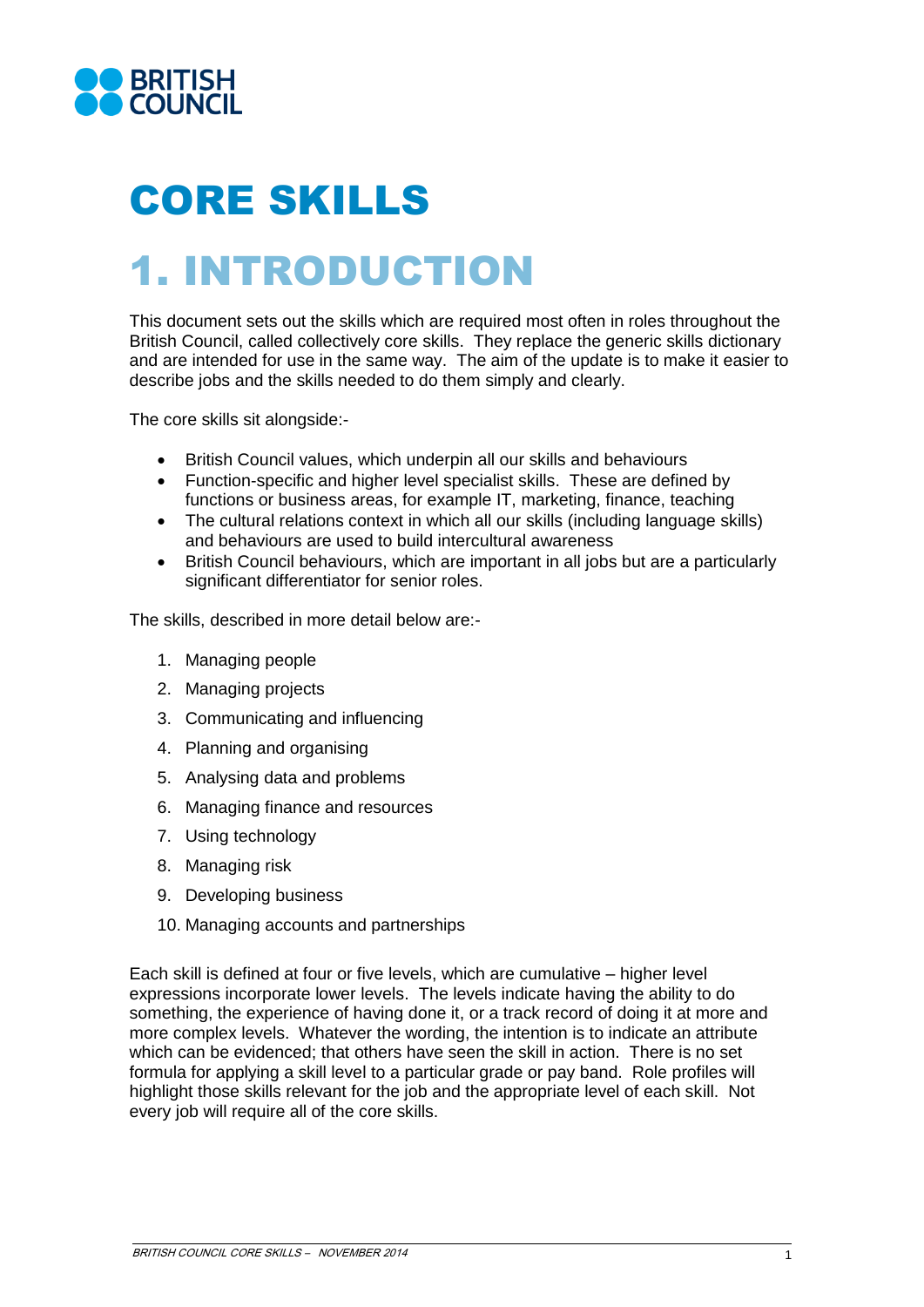# 2. THE CORE SKILLS

### 1. MANAGING PEOPLE

| Level          | <b>Definition</b>                                                                                                                                                                                                                                                                  |
|----------------|------------------------------------------------------------------------------------------------------------------------------------------------------------------------------------------------------------------------------------------------------------------------------------|
|                | <b>Supports others</b><br>Provides support to less experienced members of the team and is aware of<br>individual differences. Helps colleagues perform tasks and use systems and                                                                                                   |
|                | processes.                                                                                                                                                                                                                                                                         |
| $\mathfrak{p}$ | Supervises a small team<br>Supervises a small team of people doing similar jobs to deliver short term<br>tasks to agreed quality and time standards.                                                                                                                               |
| 3              | Manages a team<br>Provides full line management to a team where all members are working in a<br>similar area of expertise or business. Scope includes planning, setting<br>objectives, role modeling an inclusive culture, recruitment, development and<br>performance management. |
| 4              | Leads a large and varied team<br>Manages a substantial group to deliver annual business objectives. The<br>team includes different professions, cultures and/or areas of business, and<br>may cover multiple locations.                                                            |
| 5              | Leads a major unit<br>Leads a major business unit or function, setting its structure and processes,<br>defining future workforce requirements, promoting diversity in the workplace<br>and reshaping the workforce to meet need.                                                   |

### 2. MANAGING PROJECTS

| <b>Level</b> | <b>Definition</b>                                                             |
|--------------|-------------------------------------------------------------------------------|
|              | <b>Follows project management disciplines</b>                                 |
|              | Works with project management systems and procedures, and has a track         |
|              | record of compliance with them as a project team member.                      |
| $\mathbf 2$  | Analyses project data                                                         |
|              | Examines project data and performance, reporting on progress and              |
|              | recommending corrective action as needed.                                     |
| 3            | <b>Leads smaller projects</b>                                                 |
|              | Analyses requirements with the sponsor/stakeholders, defining the             |
|              | specification with awareness of equality and diversity impact, planning,      |
|              | revising, implementing and evaluating on small-to-medium scale and/or low     |
|              | risk projects.                                                                |
| 4            | Leads larger projects                                                         |
|              | As above for medium-to-large and/or high risk projects, coordinates a diverse |
|              | team with awareness of equality and diversity impact as part of the project   |
|              | specifications and handles changes in specification or plan to meet           |
|              | unexpected circumstances                                                      |
| 5            | Assures project standards                                                     |
|              | Develops and ensures the implementation of high quality projects              |
|              | management disciplines across functions, teams and business areas.            |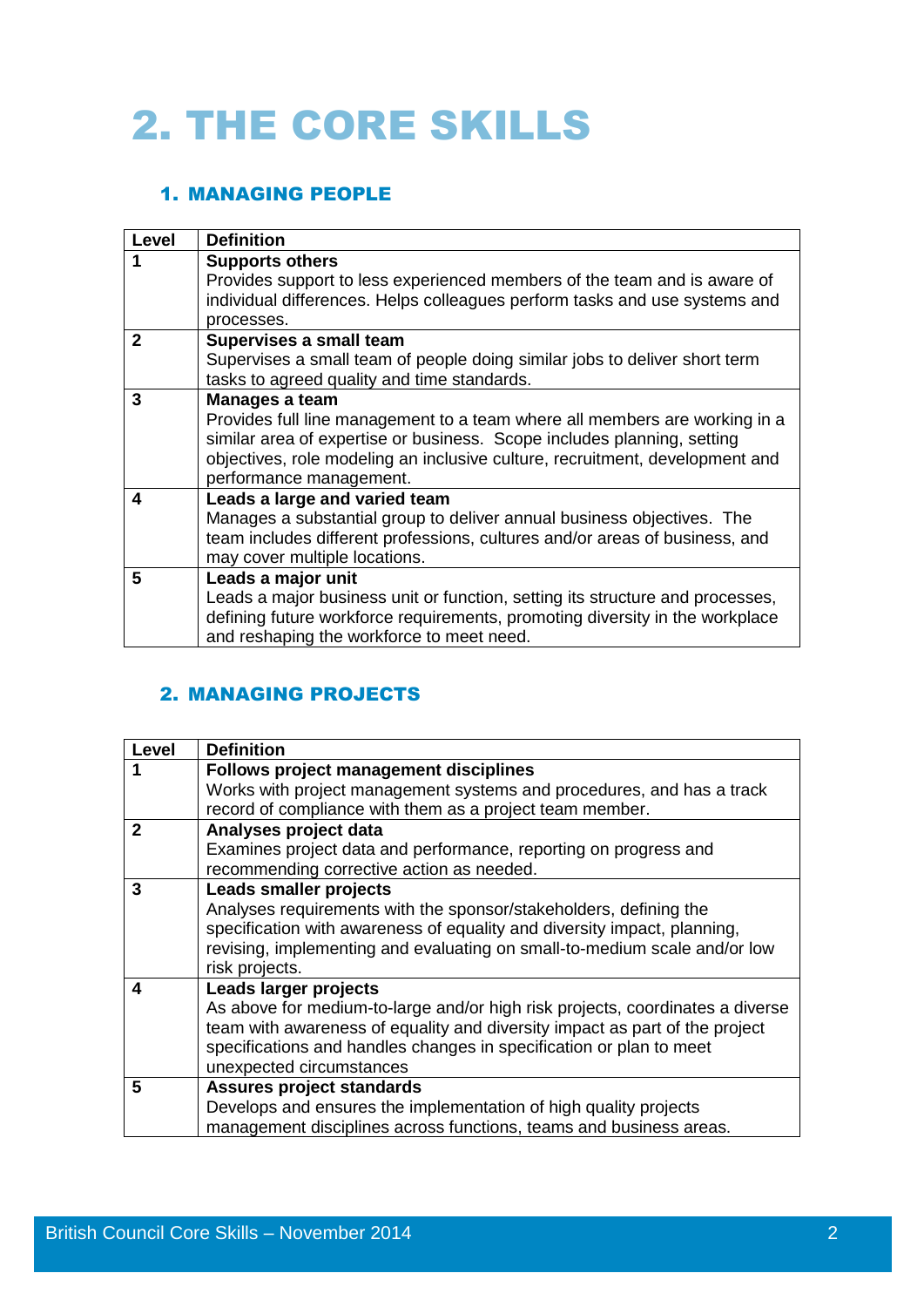#### 3. COMMUNICATING AND INFLUENCING

| Level       | <b>Definition</b>                                                                                                                                                                                                                                               |
|-------------|-----------------------------------------------------------------------------------------------------------------------------------------------------------------------------------------------------------------------------------------------------------------|
| 1           | <b>Communicates clearly and effectively</b><br>Listens to others and expresses self clearly, with grammatical accuracy and                                                                                                                                      |
|             | awareness of a diverse audience in speaking and writing.                                                                                                                                                                                                        |
| $\mathbf 2$ | <b>Relates communications to circumstances</b><br>Displays good listening, writing and speaking skills, setting out logical<br>arguments clearly and adapting language and form of communication to<br>meet the needs of different people/audiences.            |
| 3           | Is creative and adaptable in communications<br>Able to use a range of non-standard and creative approaches to inform, and<br>persuade others, extending beyond logical argument to influence decisions<br>and actions in a way which is inclusive and engaging. |
| 4           | <b>Uses influencing techniques</b><br>Uses formal and informal negotiating and motivation techniques to influence<br>others' behaviour and persuade them to think and act differently, while<br>respecting difference of view and culture.                      |
| 5           | Influences at the highest level<br>Influences and manages relationships at the highest levels to build mutual<br>understanding, shapes perceptions of the British Council and creates positive<br>change over the medium term.                                  |

## 4. PLANNING AND ORGANISING

| Level       | <b>Definition</b>                                                             |
|-------------|-------------------------------------------------------------------------------|
|             | Is methodical                                                                 |
|             | Able to plan own work over short timescales for routine or familiar tasks and |
|             | processes.                                                                    |
| $\mathbf 2$ | <b>Plans ahead</b>                                                            |
|             | Organises own work over weeks and months, or plans ahead for others,          |
|             | taking account of priorities and the impact on other people.                  |
| 3           | Develops annual plans                                                         |
|             | Develops and reviews the implementation of annual plans for a work group or   |
|             | function, taking account of business and customer requirements and            |
|             | reconciling competing demands.                                                |
| 4           | Plans for the longer term                                                     |
|             | Shapes forward plans for 3-5 years ahead for a major unit or multiple units,  |
|             | taking account of British Council strategy and the need to manage             |
|             | contingencies, risks and impact.                                              |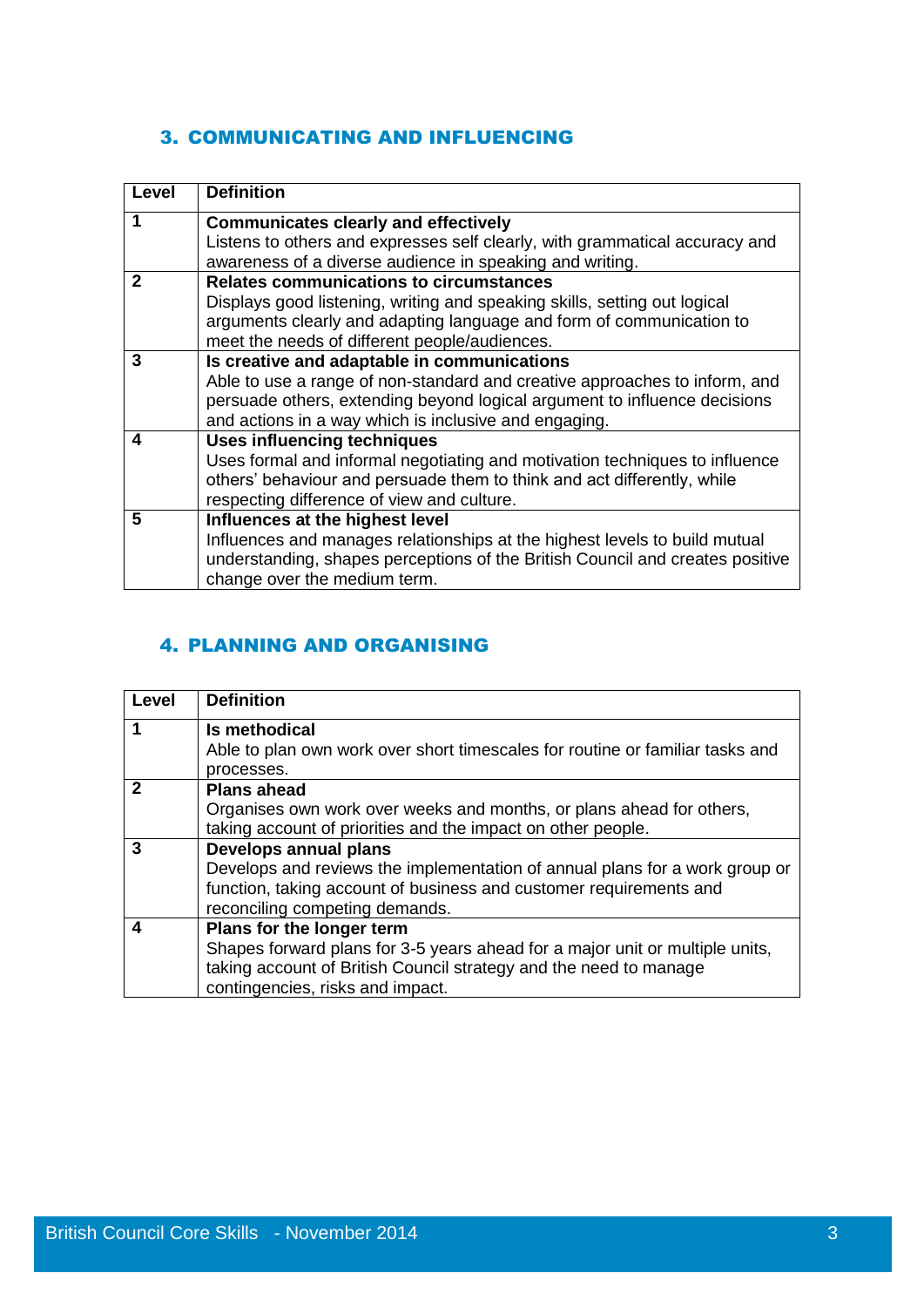#### 5. ANALYSING DATA AND PROBLEMS

| Level        | <b>Definition</b>                                                            |
|--------------|------------------------------------------------------------------------------|
|              | Is systematic                                                                |
|              | Breaks down problems into a list of tasks to be done and decides on          |
|              | appropriate action.                                                          |
| $\mathbf{2}$ | <b>Uses data</b>                                                             |
|              | Reviews available data and identifies cause and effect, and then chooses the |
|              | best solution from a range of known alternatives.                            |
| 3            | <b>Analyses patterns</b>                                                     |
|              | Seeks out and examines a range of information to identify patterns, trends   |
|              | and options, to solve multifaceted and complex problems.                     |
| 4            | Solves complex problems                                                      |
|              | Able to apply or devise specialised concepts and methods of analysis – or    |
|              | commission them from others. Understands the output and uses the results     |
|              | to make clear and / or solve complex business, market or policy problems.    |

# 6. MANAGING FINANCE AND RESOURCES

| <b>Level</b> | <b>Definition</b>                                                            |
|--------------|------------------------------------------------------------------------------|
|              | <b>Uses resources efficiently</b>                                            |
|              | Uses resources efficiently in own role and complies with financial rules and |
|              | procedures.                                                                  |
| 2            | Uses financial systems and processes                                         |
|              | Uses corporate financial systems and processes appropriately as part of the  |
|              | job and on behalf of a team.                                                 |
| 3            | <b>Supports budget management</b>                                            |
|              | Monitors and controls an agreed budget within a defined area, producing      |
|              | reports and analyses and contributing to planning.                           |
| 4            | <b>Plans and deploys resources</b>                                           |
|              | Negotiates and agrees the resources for a defined area as part of forward    |
|              | planning, monitoring progress and adjusting resources or priorities to meet  |
|              | goals.                                                                       |
| 5            | <b>Evaluates performance</b>                                                 |
|              | Evaluates resource allocation and use over time, to understand business and  |
|              | service performance and assess future opportunities and constraints.         |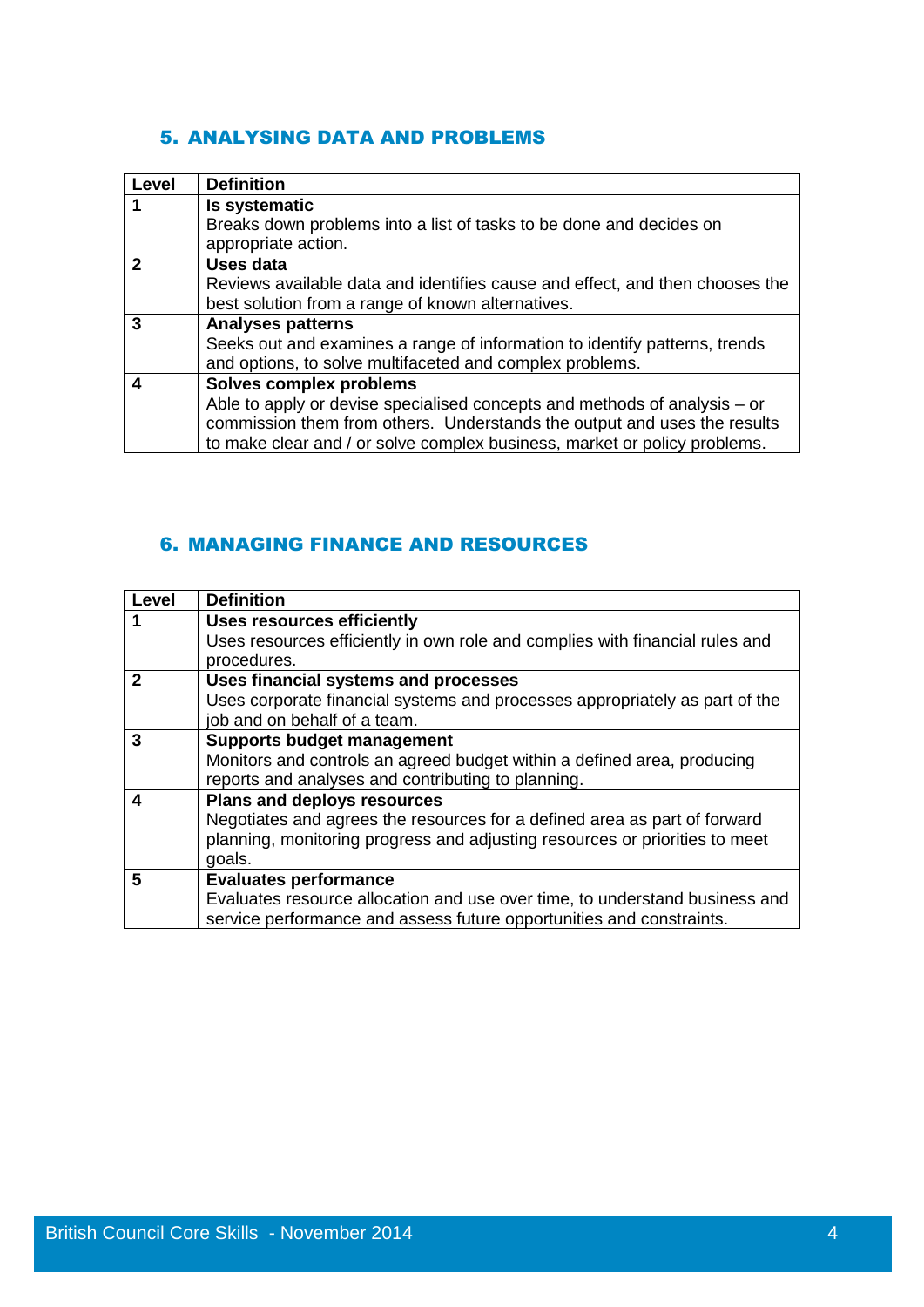## 7. USING TECHNOLOGY

| Level       | <b>Definition</b>                                                              |
|-------------|--------------------------------------------------------------------------------|
|             | Operates as a basic user of information systems, digital and office            |
|             | technology                                                                     |
|             | Able to use office software and British Council systems to do the job and      |
|             | manage documents or processes.                                                 |
| $\mathbf 2$ | Operates as an advanced user                                                   |
|             | Works as an advanced practitioner in the use of office software and/or British |
|             | Council standard and social media platforms and trains or coaches others in    |
|             | their use.                                                                     |
| 3           | <b>Identifies improvements</b>                                                 |
|             | Identifies where new or improved technology could benefit business             |
|             | efficiency, the customer experience or market opportunities and makes          |
|             | evidence-based recommendations.                                                |
| 4           | <b>Manages programmes</b>                                                      |
|             | Commissions and successfully implements specialist technological or digital    |
|             | support to meet defined business or programme objectives.                      |
| 5           | <b>Shapes investment</b>                                                       |
|             | Defines future technology/digital system needs for a major area of business    |
|             | activity and translate them into design and implementation.                    |

### 8. MANAGING RISK

| Level | <b>Definition</b>                                                            |
|-------|------------------------------------------------------------------------------|
| 1     | <b>Follows good practices</b>                                                |
|       | Demonstrates understanding of risk management policies and procedures        |
|       | and record of following them.                                                |
| 2     | Supports a risk management culture                                           |
|       | Has track record of identifying and highlighting risks and suggesting        |
|       | mitigating actions.                                                          |
| 3     | Develops the culture                                                         |
|       | Has track record of analysing potential risks, promoting risk awareness, and |
|       | holding others to account for their practices.                               |
|       | Exemplifies strategic risk management                                        |
|       | Has track record of balancing and mitigating risks in strategic and business |
|       | plans and of providing a clear model of best practice to the business        |
|       | area/function.                                                               |